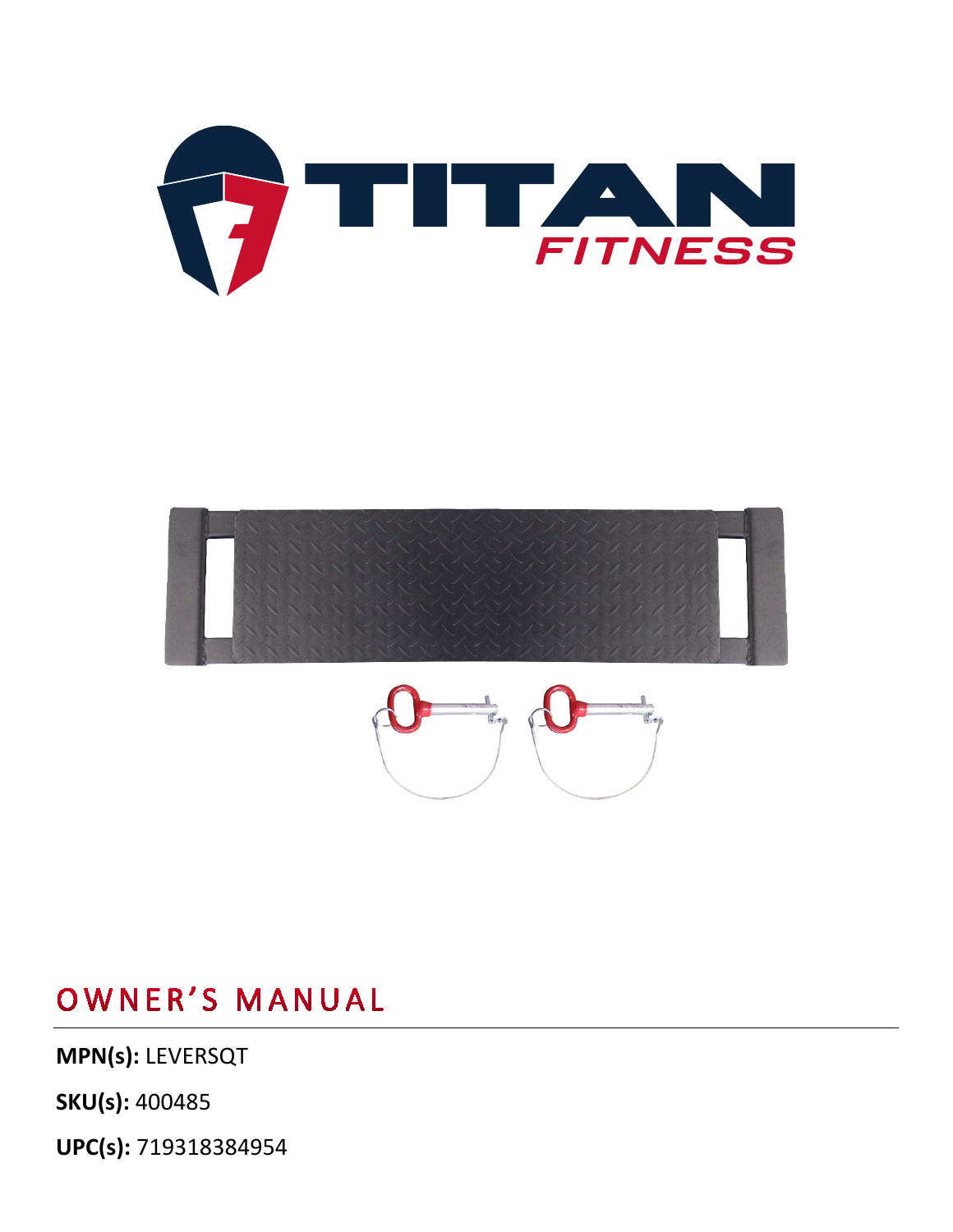

| <b>KEY</b> | <b>BOX</b> | <b>DESCRIPTION</b>      | <b>QTY</b> |
|------------|------------|-------------------------|------------|
| (1)        |            | <b>CONNECTING FRAME</b> |            |
| (2)        |            | <b>PIN</b>              |            |
| (3)        |            | <b>SMALL PIN</b>        |            |
| (4)        |            | <b>SMALL CABLE</b>      |            |
| (5)        |            | <b>SMALL PULL RING</b>  |            |